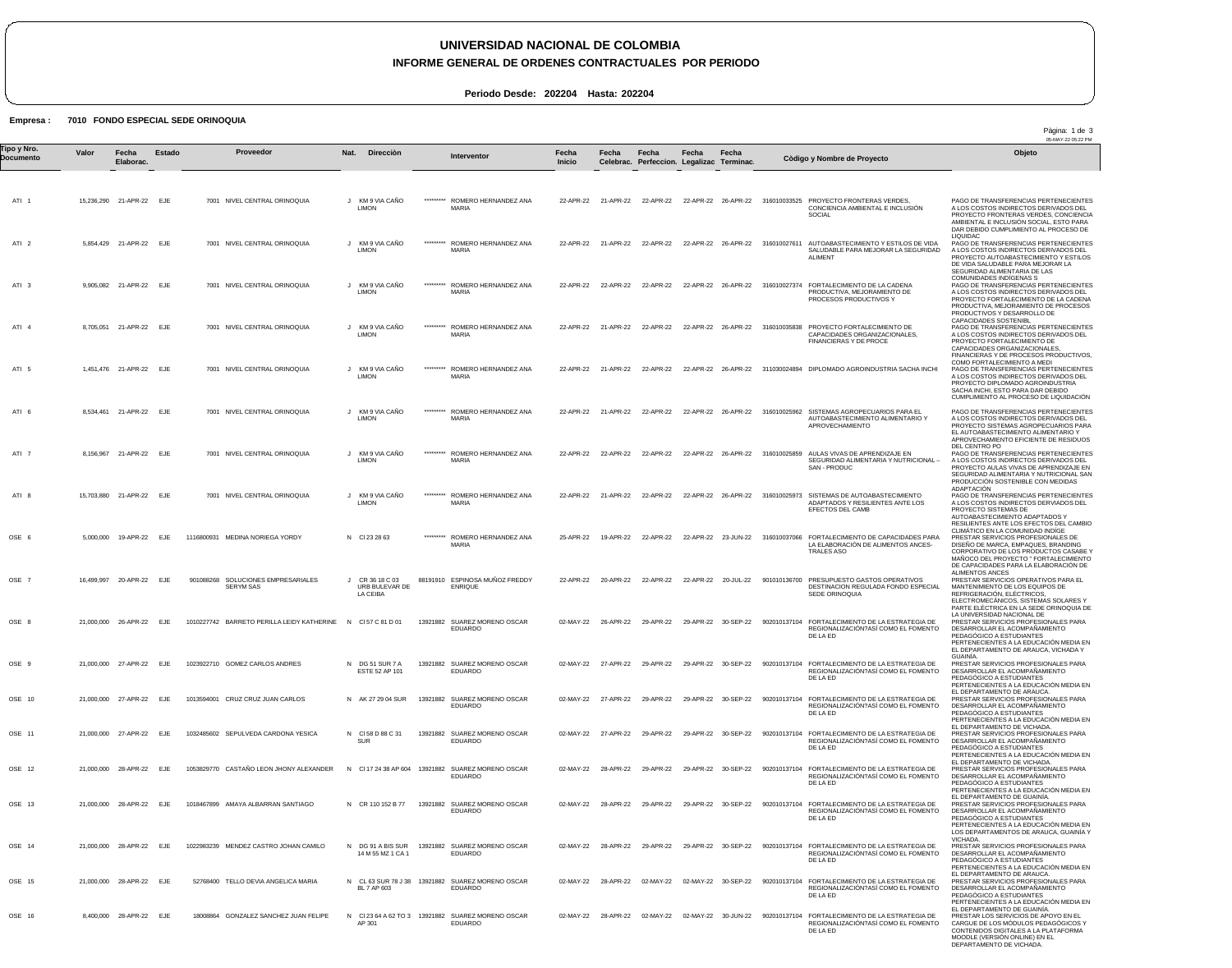# **UNIVERSIDAD NACIONAL DE COLOMBIA**

**INFORME GENERAL DE ORDENES CONTRACTUALES POR PERIODO**

**Periodo Desde: Hasta:**

Empresa : 7010 FONDO ESPECIAL SEDE ORINOQUIA

|                          |            |                    |        |                                                        |                   |                                         |                 |           |                                                    |       |                     |              |                                                                                        | Pàgina: 2 de 3<br>05-MAY-22 05:22 PM                                                                                                                                            |
|--------------------------|------------|--------------------|--------|--------------------------------------------------------|-------------------|-----------------------------------------|-----------------|-----------|----------------------------------------------------|-------|---------------------|--------------|----------------------------------------------------------------------------------------|---------------------------------------------------------------------------------------------------------------------------------------------------------------------------------|
| Tipo y Nro.<br>Documento | Valor      | Fecha<br>Elaborac. | Estado | Proveedor                                              | Direcciòn<br>Nat. | Interventor                             | Fecha<br>Inicio | Fecha     | Fecha<br>Celebrac. Perfeccion. Legalizac Terminac. | Fecha | Fecha               |              | Còdigo y Nombre de Proyecto                                                            | Objeto                                                                                                                                                                          |
|                          |            |                    |        |                                                        |                   |                                         |                 |           |                                                    |       |                     |              |                                                                                        |                                                                                                                                                                                 |
| OSE 17                   | 19,200,000 | 29-APR-22 EJE      |        | 79215502 DUQUE CARDENAS CRISTIAN<br>ALEXANDER          | N CR 26 1 A 29    | 13921882 SUAREZ MORENO OSCAR<br>EDUARDO | 02-MAY-22       | 29-APR-22 | 02-MAY-22                                          |       | 02-MAY-22 30-SEP-22 | 902010137104 | FORTALECIMIENTO DE LA ESTRATEGIA DE<br>REGIONALIZACIÓN?ASÍ COMO EL FOMENTO<br>DE LA ED | PRESTAR LOS SERVICIOS PROFESIONALES.<br>PARA APOYAR LOS PROCESOS DE FORMACIÓN<br>APOYADOS EN TIC. EN LOS DEPARTAMENTO DE<br>ARAUCA. GUAINÍA Y VICHADA EN MARCO DEL<br>PROYECTO. |
| OSU <sub>3</sub>         | 40.000.000 | 19-APR-22 EJE      |        | 860000018 AGENCIA DE VIAJES Y TURISMO<br>AVIATUR S A S | AV 19462          | 13921882 SUAREZ MORENO OSCAR<br>EDUARDO | 29-APR-22       | 19-APR-22 | 29-APR-22                                          |       | 29-APR-22 30-NOV-22 | 902010137104 | FORTALECIMIENTO DE LA ESTRATEGIA DE<br>REGIONALIZACIÓN?ASÍ COMO EL FOMENTO<br>DE LA ED | SUMINISTRAR A MONTO AGOTABLE TIQUETES<br>AÉREOS EN RUTAS NACIONALES. PARA EL<br>PERSONAL DOCENTE, ADMINISTRATIVO.<br>ESTUDIANTES, CONTRATISTAS EN MARCO DEL<br>PROYECTO.        |

#### Empresa : 7001 NIVEL CENTRAL SEDE ORINOQUIA

| Fipo y Nro.<br>Documento | Valor     | Fecha<br>Elaborac.       | Estado | Proveedor                                                                                 | Nat.<br>Dirección                                       |           | Interventor                                      | Fecha<br><b>Inicio</b> | Fecha               | Fecha<br>Celebrac. Perfeccion. Legalizac Terminac. | Fecha     | Fecha               | Còdigo y Nombre de Proyecto                                                                               | Objeto                                                                                                                                                                                                                                                                |
|--------------------------|-----------|--------------------------|--------|-------------------------------------------------------------------------------------------|---------------------------------------------------------|-----------|--------------------------------------------------|------------------------|---------------------|----------------------------------------------------|-----------|---------------------|-----------------------------------------------------------------------------------------------------------|-----------------------------------------------------------------------------------------------------------------------------------------------------------------------------------------------------------------------------------------------------------------------|
|                          |           |                          |        |                                                                                           |                                                         |           |                                                  |                        |                     |                                                    |           |                     |                                                                                                           |                                                                                                                                                                                                                                                                       |
| ATI 1                    |           | 16,582,176 08-APR-22 ANU |        | 2005 DIRECCION DE BIENESTAR                                                               | J CR 45 26 85 ED<br>URIEL<br><b>GUTIERREZ OF</b><br>357 |           | 13921882 SUAREZ MORENO OSCAR<br>EDUARDO          | 04-MAY-22              | 08-APR-22           | 19-APR-22                                          |           | 19-APR-22 02-JUN-22 | 903010136672 BIENESTAR ESTUDIANTIL VIGENCIA 2022.<br>SEDE ORINOQUIA                                       | TRANSFERIR A LA DIRECCIÓN DE BIENESTAR DE<br>LA SEDE BOGOTA, EL VALOR DE \$16.582.176<br>CON EL FIN DE SUFRAGAR GASTOS PARA LA<br>ENTREGA DEL APOYO ALIMENTARIO A LOS<br>ESTUDIANTES DE LA SEDE ORINOQUIA                                                             |
| OCA 1                    |           | 25,200,000 07-APR-22 ANU |        | 860021766 CORPORACION DE RESIDENCIAS<br><b>UNIVERSITARIAS</b>                             | $\mathsf{J}$<br>CR 33 23 51 URB<br>ANTONIO NARIÑO       |           | 13921882 SUAREZ MORENO OSCAR<br>EDUARDO          |                        | 22-APR-22 07-APR-22 |                                                    |           | 21-JUL-22           | 903010136672 BIENESTAR ESTUDIANTIL VIGENCIA 2022.<br>SEDE ORINOQUIA                                       | <b>ADJUDICADO</b><br>CONTRATAR EL SERVICIO DE ALOJAMIENTO U<br>HOSPEDAJE, PARA LOS ESTUDIANTES EN<br>ETAPA INICIAL DEL PROGRAMA PEAMA SEDE<br>ORINOQUIA, ADJUDICADOS EN EL APOYO DE<br>ALOJAMIENTO ESTUDIANTIL OFERTADO POR LA                                        |
| OCA <sub>2</sub>         |           | 15,000,000 08-APR-22 EJE |        | 834000077 PARROQUIA SANTA BARBARA DE<br>ARAUCA                                            | $J$ CI 21 19 23                                         | 13921882  | SUAREZ MORENO OSCAR<br>EDUARDO                   | 19-APR-22              | 08-APR-22           | 18-APR-22                                          |           | 18-APR-22 06-SEP-22 | 903010136672 BIENESTAR ESTUDIANTIL VIGENCIA 2022.<br>SEDE ORINOQUIA                                       | UNIVERSIDA<br>CONTRATAR EL ARRENDAMIENTO DE UN<br>INMUEBLE EN LA CIUDAD DE ARAUCA PARA LOS<br>ESTUDIANTES EN ETAPA INICIAL DEL<br>PROGRAMA PEAMA SEDE ORINOQUIA<br>ADJUDICADOS EN EL APOYO DE ALOJAMIENTO                                                             |
| OCA 3                    |           | 25,200,000 22-APR-22     | EJE    | 860021766 CORPORACION DE RESIDENCIAS<br><b>UNIVERSITARIAS</b>                             | CR 33 23 51 URB<br>$\cdot$<br><b>ANTONIO NARINO</b>     |           | 13921882 SUAREZ MORENO OSCAR<br>EDUARDO          | 27-APR-22              | 22-APR-22           | 26-APR-22                                          |           | 26-APR-22 21-JUL-22 | 903010136672 BIENESTAR ESTUDIANTIL VIGENCIA 2022.<br>SEDE ORINOQUIA                                       | ESTUDIANTIL OFERTADO PO<br>CONTRATAR EL SERVICIO DE ALOJAMIENTO U<br>HOSPEDAJE, PARA LOS ESTUDIANTES EN<br>ETAPA INICIAL DEL PROGRAMA PEAMA SEDE<br>ORINOQUIA, ADJUDICADOS EN EL APOYO DE<br>ALOJAMIENTO ESTUDIANTIL OFERTADO POR LA<br><b>UNIVERSIDA</b>             |
| ODO 3                    |           | 8,100,000 29-APR-22      | EJE    | 17589656 ATILUA CEPEDA SANTIAGO                                                           | N CI28 CR 16 8 02<br>BRR SAN LUIS                       |           | 88191910 ESPINOSA MUÑOZ FREDDY<br><b>ENRIQUE</b> | 02-MAY-22              | 29-APR-22           | 29-APR-22                                          | 29-APR-22 | 31-JUL-22           | PRESUPUESTO DE FUNCIONAMIENTO PARA<br>901010136665<br>LA VIGENCIA 2022 SEDE ORINOQUIA                     | PRESTAR SERVICIOS OPERATIVOS PARA EL<br>MANTENIMIENTO Y REPARACIONES DE LAS                                                                                                                                                                                           |
| ODO 4                    |           | 8,700,000 29-APR-22      | EJE    | 1116773803 EREU MIJARES DANI ARGENIS                                                      | N CI1 SUR 551<br>BRR FLOR DE MI<br>LLANO                |           | 88191910 ESPINOSA MUÑOZ FREDDY<br><b>ENRIQUE</b> | 02-MAY-22              | 29-APR-22           | 29-APR-22                                          |           | 29-APR-22 31-JUL-22 | 901010136665 PRESUPUESTO DE FUNCIONAMIENTO PARA<br>LA VIGENCIA 2022 SEDE ORINOQUIA                        | INSTALACIONES DE LA SEDE ORINOQUIA.<br>PRESTAR SERVICIOS OPERATIVOS PARA EL<br>MANTENIMIENTO Y REPARACIONES DE LAS<br>INSTALACIONES FISICAS DE LA SEDE<br>ORINOQUIA DE LA UNIVERSIDAD NACIONAL DE                                                                     |
| OPS 43                   |           | 1.305.200 04-APR-22 EJE  |        | 1007379789 FLORIAN ROZO JENNY KATERINE                                                    | N CI 29 17 A 17                                         |           | 13921882 SUAREZ MORENO OSCAR<br><b>EDUARDO</b>   |                        | 05-APR-22 04-APR-22 | 04-APR-22                                          |           | 04-APR-22 04-MAY-22 | 901010136665 PRESUPUESTO DE FUNCIONAMIENTO PARA<br>LA VIGENCIA 2022 SEDE ORINOQUIA                        | COLOMBIA.<br>PRESTAR SERVICIOS ASISTENCIALES PARA LA<br>DIVULGACIÓN DE LA OFERTA DE PROGRAMAS<br>DE PREGRADO DEL PEAMA DE LA UNIVERSIDAD<br>NACIONAL DE COLOMBIA SEDE ORINOQUIA, EN                                                                                   |
| OPS 44                   |           | 5.400.000 08-APR-22 EJE  |        | 1116795539 SIERRA PINZON CARLOS STEVENS                                                   | N CR 22 17 63                                           |           | ********* ANGULO CASTILLO VLADIMIR               |                        | 11-APR-22 08-APR-22 | 08-APR-22                                          |           | 08-APR-22 30-JUN-22 | 400000017348 ACOMPAÑAMIENTO PARA LA AUTONOMÍA Y<br>EL APRENDIZAJE COLABORATIVO EN LA<br>UNIVERSIDAD       | CASANARE PARA LA CONVOCATORIA 2022-2<br>PRESTAR SERVICIOS ASISTENCIALES DE APOYC<br>PARA EL DESARROLLO DE ACTIVIDADES DE<br>ACOMPAÑAMIENTO ACADÉMICO A LOS<br>ESTUDIANTES PEAMA DE LA SEDE ORINOQUIA<br>QUE SE ENCUENTRAN REALIZANDO SU ETAPA<br><b>INICIAL EN LA</b> |
| OPS 45                   |           | 8.898.816 22-APR-22 EJE  |        | 1116802327 GARCIA BARBOSA ARNOL SMITH                                                     | N CI 7 11 100                                           | ********* | ROMERO HERNANDEZ ANA<br><b>MARIA</b>             |                        | 26-APR-22 25-APR-22 | 25-APR-22                                          |           |                     | 25-APR-22  26-AUG-22  901010136665  PRESUPUESTO DE FUNCIONAMIENTO PARA<br>LA VIGENCIA 2022 SEDE ORINOQUIA | PRESTAR SERVICIOS TÉCNICOS DE<br>LABORATORIO EN EL LABORATORIO DE<br>SUELOS, AGUAS Y FOLIARES DE LA SEDE<br>ORINOQUIA.                                                                                                                                                |
| OPS 46                   |           | 8,400,000 25-APR-22      | EJE    | 1116803726 JIMENEZ CALDERON DIANA ISABEL                                                  | N CR 40 18 D 27                                         | ********* | ROMERO HERNANDEZ ANA<br><b>MARIA</b>             | 26-APR-22              | 25-APR-22           | 25-APR-22                                          |           | 25-APR-22 26-AUG-22 | 901010136665 PRESUPUESTO DE FUNCIONAMIENTO PARA<br>LA VIGENCIA 2022 SEDE ORINOQUIA                        | PRESTAR SERVICIOS ASISTENCIALES PARA<br>APOYAR LAS ACTIVIDADES DEL ÁREA DE                                                                                                                                                                                            |
| OPS 47                   |           | 3,600,000 25-APR-22      | EJE    | 1003557591 ORTIZ SILVA LINA MARIA                                                         | N CR 7 15 21                                            |           | ********* ROMERO HERNANDEZ ANA<br>MARIA          | 02-MAY-22              | 25-APR-22           | 29-APR-22                                          |           | 29-APR-22 30-JUN-22 | 901010136665 PRESUPUESTO DE FUNCIONAMIENTO PARA<br>LA VIGENCIA 2022 SEDE ORINOQUIA                        | LABORATORIO DE SUELOS, AGUAS Y FOLIARES<br>PRESTAR SERVICIOS TÉCNICOS PARA LA<br>IMPLEMENTACIÓN DEL PLAN DE<br>MEJORAMIENTO ADMINISTRATIVO Y<br>PRODUCTIVO DE LAS UNIDADES: AVÍCOLA<br>PISCÍCOLA, PORCÍCOLA Y APÍCOLA, DE LA<br><b>GRANJA EXPERIMENTAL Y</b>          |
| OPS 48                   |           | 6,450,000 28-APR-22 EJE  |        | 1116779205 RODRIGUEZ GUADASMO MARIA<br><b>PATRICIA</b>                                    | N CI3 SUR 954                                           |           | 88191910 ESPINOSA MUÑOZ FREDDY<br><b>ENRIQUE</b> | 02-MAY-22              | 28-APR-22           | 29-APR-22                                          |           | 29-APR-22 31-JUL-22 | 901010136665 PRESUPUESTO DE FUNCIONAMIENTO PARA<br>LA VIGENCIA 2022 SEDE ORINOQUIA                        | <b>BIOSEGURA "</b><br>PRESTAR LOS SERVICIOS GENERALES DE ASEO<br>Y CAFETERIA PARA LA SEDE ORINOQUIA DE LA<br>UNIVERSIDAD NACIONAL DE COLOMBIA                                                                                                                         |
| OPS 49                   |           | 6,450,000 28-APR-22 EJE  |        | 63349340 HERNANDEZ ARIAS ANGELICA                                                         | N CR 30 15 52                                           |           | 88191910 ESPINOSA MUÑOZ FREDDY<br><b>ENRIQUE</b> | 02-MAY-22              | 28-APR-22           | 29-APR-22                                          |           | 29-APR-22 31-JUL-22 | 901010136665 PRESUPUESTO DE FUNCIONAMIENTO PARA<br>LA VIGENCIA 2022 SEDE ORINOQUIA                        | PRESTAR LOS SERVICIOS GENERALES DE ASEO<br>Y CAFETERIA PARA LA SEDE ORINOQUIA DE LA                                                                                                                                                                                   |
| OPS 50                   | 6.450.000 | 28-APR-22                | EJE    | 68296763 CHAVES SILVA MYRIAM                                                              | N CR 11 CL 8                                            |           | 88191910 ESPINOSA MUÑOZ FREDDY<br><b>ENRIQUE</b> | 02-MAY-22              | 28-APR-22           | 29-APR-22                                          |           | 29-APR-22 31-JUL-22 | 901010136665 PRESUPUESTO DE FUNCIONAMIENTO PARA<br>LA VIGENCIA 2022 SEDE ORINOQUIA                        | UNIVERSIDAD NACIONAL DE COLOMBIA<br>PRESTAR LOS SERVICIOS GENERALES DE ASEO<br>Y CAFETERIA PARA LA SEDE ORINOQUIA DE LA                                                                                                                                               |
| OPS 51                   |           | 6,450,000 28-APR-22 EJE  |        | 1086752716 GRANJA LANDAZURI INGRID OLAVE                                                  | N CI 19 CR 29<br><b>ESQUINA</b>                         |           | 88191910 ESPINOSA MUÑOZ FREDDY<br><b>ENRIQUE</b> |                        | 02-MAY-22 28-APR-22 | 29-APR-22                                          |           | 29-APR-22 31-JUL-22 | 901010136665 PRESUPUESTO DE FUNCIONAMIENTO PARA<br>LA VIGENCIA 2022 SEDE ORINOQUIA                        | UNIVERSIDAD NACIONAL DE COLOMBIA<br>PRESTAR LOS SERVICIOS GENERALES DE ASEO<br>Y CAFETERIA PARA LA SEDE ORINOQUIA DE LA                                                                                                                                               |
| OPS 52                   |           | 6,450,000 28-APR-22 EJE  |        | 1116774855 PARALES MOTA CARLOS ALEXIS                                                     | N CR 9A 11 36 BRR                                       |           | 88191910 ESPINOSA MUÑOZ FREDDY<br><b>ENRIQUE</b> |                        |                     | 02-MAY-22 28-APR-22 29-APR-22 29-APR-22 31-JUL-22  |           |                     | 901010136665 PRESUPUESTO DE FUNCIONAMIENTO PARA<br>LA VIGENCIA 2022 SEDE ORINOQUIA                        | UNIVERSIDAD NACIONAL DE COLOMBIA<br>PRESTAR SERVICIOS ASISTENCIALES DE APOYO<br>EN LA OPERACION Y MANTENMIENTO DE LAS<br>PTAP, PETAR Y APOYAR LAS ACTIVIDADES DE<br>MANTENIMIENTO DE LA INFRAESTRUCTURA<br>FISICA, TECNOMECANICA Y LAS ACTIVIDADES                    |
| OPS 53                   |           | 7,500,000 28-APR-22 EJE  |        | 17590374 MENDOZA ANGEL ANTONIO                                                            | N CI 11 6 35                                            |           | 88191910 ESPINOSA MUÑOZ FREDDY<br><b>ENRIQUE</b> |                        | 02-MAY-22 28-APR-22 | 29-APR-22                                          |           | 29-APR-22 31-JUL-22 | 901010136665 PRESUPUESTO DE FUNCIONAMIENTO PARA<br>LA VIGENCIA 2022 SEDE ORINOQUIA                        | DE GE<br>PRESTAR LOS SERVICIOS GENERALES DE ASEO<br>Y JARDINERIA PARA LA SEDE ORINOQUIA DE LA<br>UNIVERSIDAD NACIONAL DE COLOMBIA.                                                                                                                                    |
| OPS 54                   |           | 6,450,000 29-APR-22 EJE  |        | 17596317 HINOJOSA DIOMEDES ARQUIMIDES                                                     | N CR 10 CL 2<br>ESQUINA                                 |           | 88191910 ESPINOSA MUÑOZ FREDDY<br><b>ENRIQUE</b> |                        | 02-MAY-22 29-APR-22 | 29-APR-22                                          |           | 29-APR-22 31-JUL-22 | 901010136665 PRESUPUESTO DE FUNCIONAMIENTO PARA<br>LA VIGENCIA 2022 SEDE ORINOQUIA                        | PRESTAR LOS SERVICIOS GENERALES DE ASEO<br>Y JARDINERÍA PARA LA SEDE ORINOQUIA DE LA                                                                                                                                                                                  |
| OPS 55                   |           | 2,843,874 29-APR-22 EJE  |        | 1024521884 RESTREPO RUIZ ELIANA CAROLINA N CI 42 B 17 14 BRR 13921882 SUAREZ MORENO OSCAR |                                                         |           |                                                  |                        |                     |                                                    |           |                     | 05-MAY-22 29-APR-22 04-MAY-22 04-MAY-22 30-JUN-22 901010136673 PEAMA ORINOQUIA VIGENCIA 2022              | UNIVERSIDAD NACIONAL DE COLOMBIA.<br>PRESTAR SERVICIOS PROFESIONALES PARA                                                                                                                                                                                             |